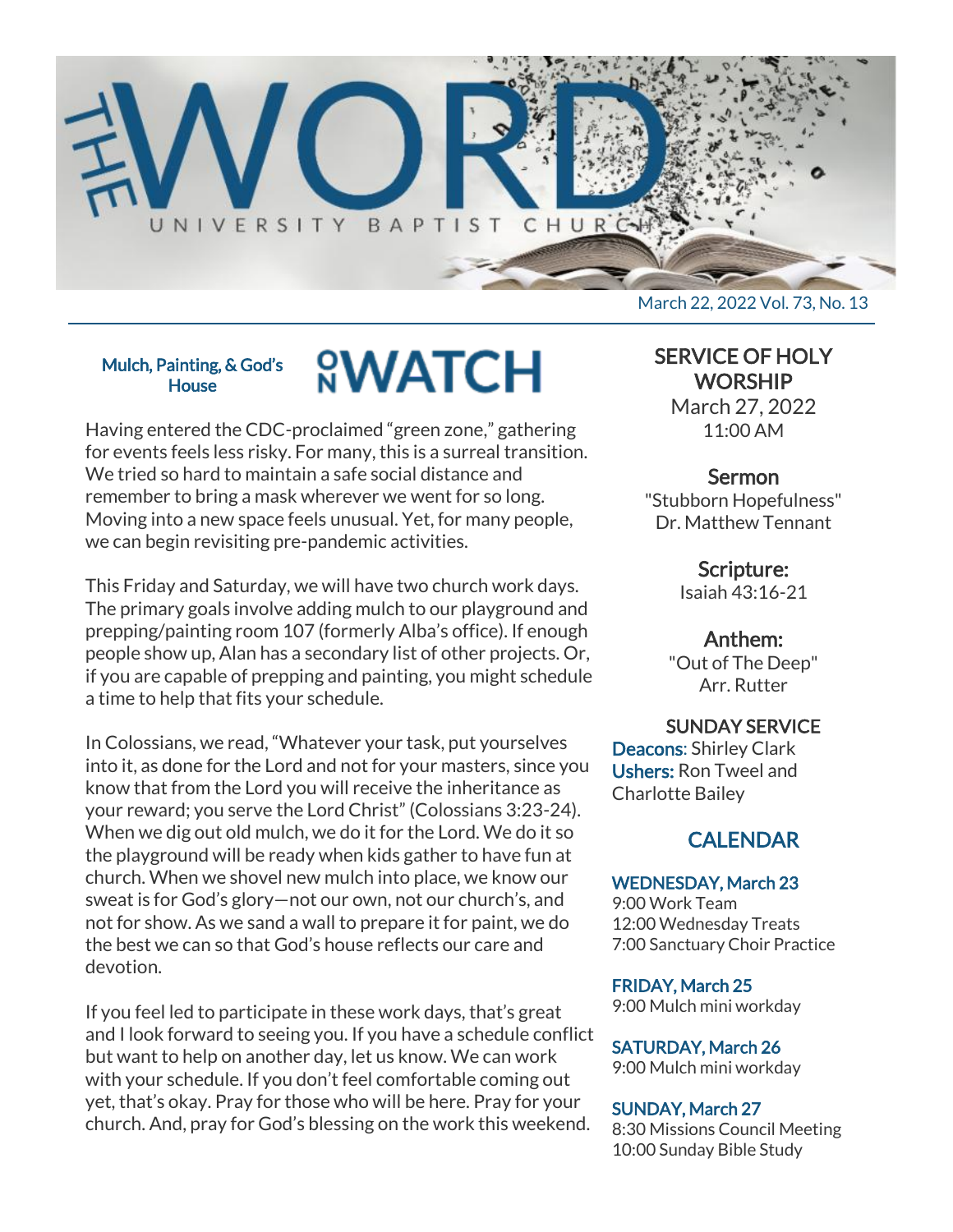We can all participate in regathering, and there's no limit to the ways God can use us.

Peace, Matt



## Ukraine Relief

As the Russian invasion of Ukraine rages on, more refugees need our help. So far, our church has sent \$4,470 to help this effort, and we plan to send more. If you feel led to support this mission, designate your gift "Ukraine."



**Mill's Community Mil Corner** 

At last Saturday's Enneagram seminar, eight church members joined Val and me for a morning of rich conversation around this spiritual tool. By the end of the morning, we were all excited about keeping the conversation going. The group decided that a good

next step for us is to read a book together. Perhaps you'd like to join us?

11:00 Morning Worship 12:15 Youth Group 5:00 Jubilate Rehearsal

## MONDAY, March 28

8:30 Morning Prayer [\(UBC](https://www.facebook.com/UniversityBaptistChurchCharlottesville) [Facebook Page\)](https://www.facebook.com/UniversityBaptistChurchCharlottesville) 10:30 Bible Reading Group [\(Zoom\)](https://us02web.zoom.us/j/85381408096?pwd=MzdkVG9JZ2x0M2JFK01KNlNjSWtqUT09)

5:00 Poetry Reading - Sir Michael **Edwards** 

## TUESDAY, March 29

9:30 Staff Meeting 5:00 Myers Lecture - Sir Michael Edwards 7:00 Voces Laetae Rehearsal 7:00 Environmental Book Group (Zoom)

For our most up-to-date calendar, [click here.](https://universitybaptist.org/calendar/)

## Prayer Concerns

Sympathy to the family of **Ilmna** (Mac) Deane.

A graveside service will be held at Monticello Memory Gardens at 2pm on Tuesday 3/29/22. All are welcome to celebrate her life with us.

# HAPPY BIRTHDAY!!

Join us in wishing some of our church family a Happy Birthday this week!

April 2: Forrest Marshall April 4: Catherine Cooper April 5: William Hendricks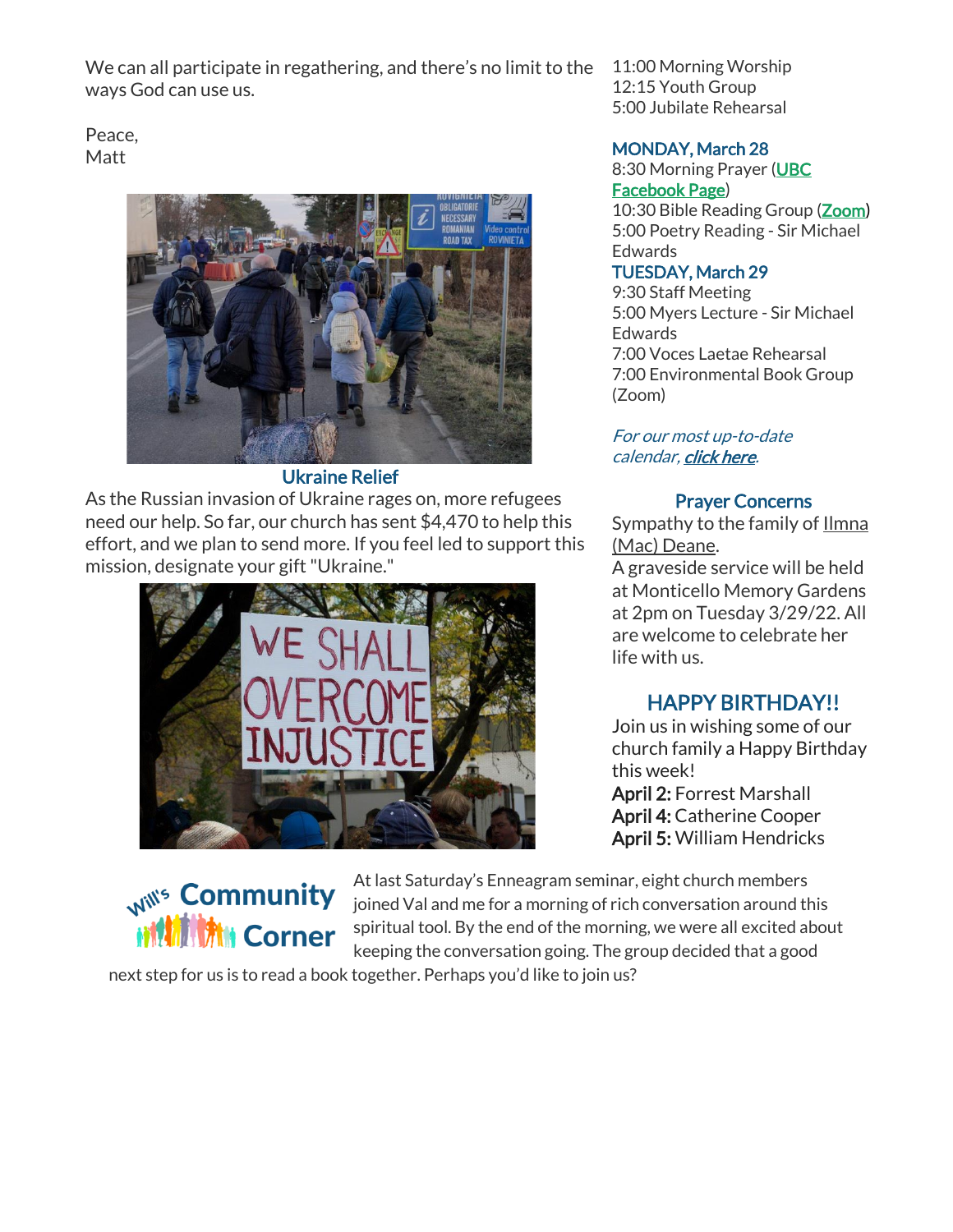Even if you weren't able to come on Saturday, we'd love for you to participate in this book study. We'll be ordering copies of the book, *The* **[Path Between Us](https://www.amazon.com/Path-Between-Us-Enneagram-Relationships/dp/0830846425), which is all about how the** Enneagram can help us create healthier relationships with coworkers, friends, family members, and anyone else we encounter. Please let Val or me know if you'd like to join us in this study, and we'll make sure to order you a book



and loop you into the conversation about scheduling our first meeting.

## UBC Mini-Workday

Looking to get your hands dirty to help at UBC? We are planning a small work day on Saturday, March 26. The main project is to clean out the old, decaying mulch from the playground and spread new mulch. If we have enough volunteers, there are plenty of other projects around the church! For planning purposes, please let Will Brown know if you can attend: [wbrown@universitybaptist.org](mailto:wbrown@universitybaptist.org)

Can't come on Saturday? There are also opportunities to help the day before, on Friday, March 25. We could also use a few more wheelbarrows. Even if you aren't able to come to the workday, please let Will know if you can lend us a wheelbarrow for the day. Thanks!



## Lecture Series

We have several copies of [Sir Michael Edwards'](https://en.wikipedia.org/wiki/Michael_Edwards_(literary_scholar))s book Untimely Christianity. In it, acclaimed poet and literary scholar Michael Edwards calls for a countercultural Christianity that recovers the Bible's radical otherness and renews our habits of attention to its message--to its revelation of a God who is not merely a set of doctrines but a person, someone we can know. Edwards's work is an eloquent, prophetic effort to recapture the revolutionary power of the Bible to transform the way humans view the world and how they live in it. Rich in theology, philosophy, poetry, biblical interpretation, and cultural criticism, Untimely Christianity invites readers of all kinds to encounter the Bible anew, as "a continuous questioning of the reader and a prodigious expansion of reality."

If you wish to borrow a copy, please contact the office. More information about the book is available [here.](https://www.fortresspress.com/store/product/9781506480879/Untimely-Christianity)

## Lenten Worship Series

Two years ago this month, everything changed. March 2020 in Charlottesville began as a normal month and ended with the emergence of a global pandemic. Now, in March 2022, we look back on these two years of COVID-19 and all we have experienced alongside it: losses and grief, bitter national and state elections, nationwide conversations about race, and so much more. How have our lives changed during these two years? What have we learned? What has God been teaching us?

As a project for one of my Doctor of Ministry courses at Duke Divinity School, I (Will B) crafted a lectionary-based Lenten worship series that reflects on various aspects of the pandemic experience: mortality and control, our place in the created order, gathering and presence, work and the economy, racism and repentance, politics and power, and finally, hopefulness in the face of it all. We will be using this series as a guide for our Lenten sermons and worship services at UBC.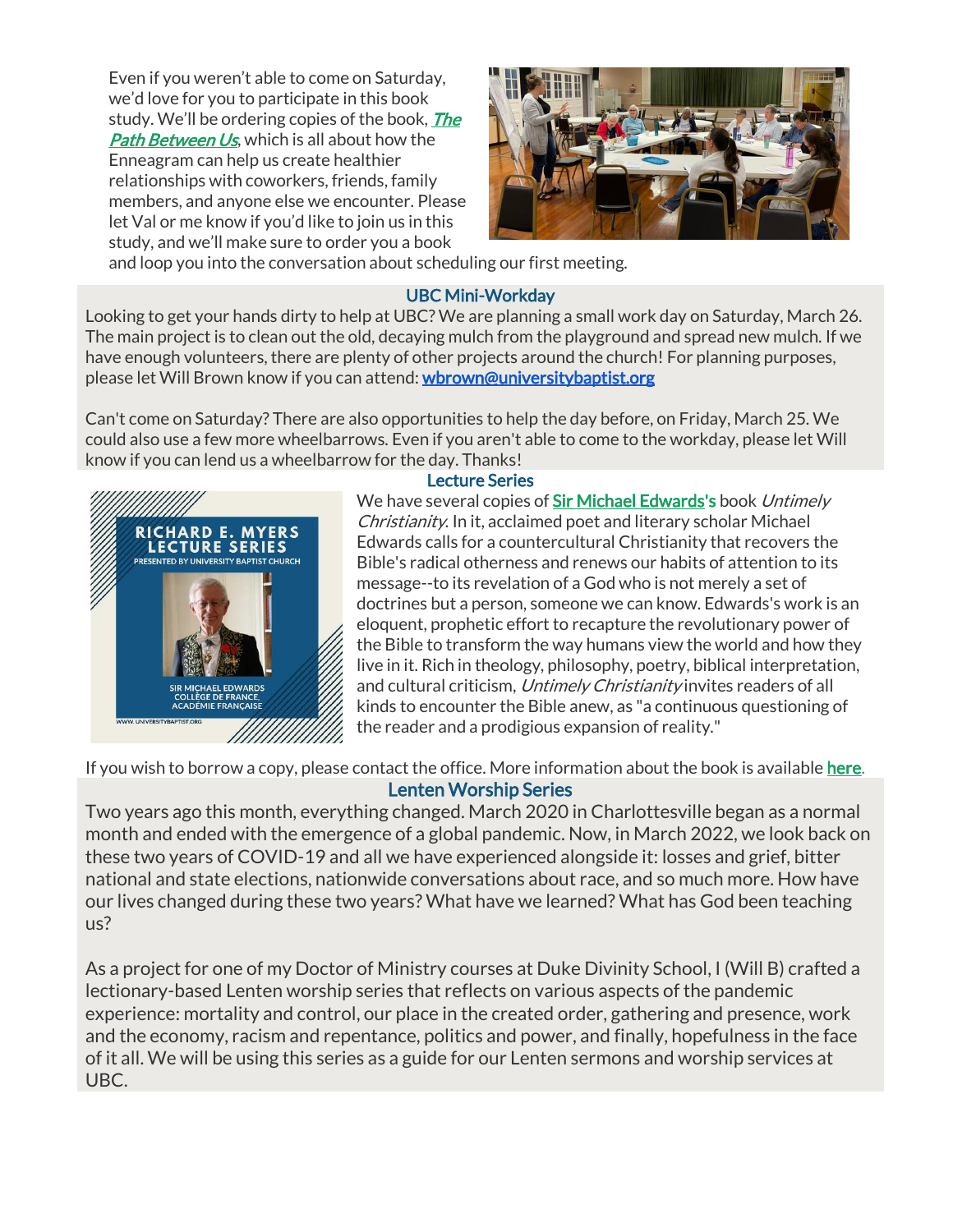## National Missions Offering



Each Spring UBC has participated in the Cooperative Baptist Fellowship's National Missions Offering. This emphasis helps support our missionaries right here in the US. UBC's offering supports the ministry of Scarlette Jasper, a CBF missionary working in southeastern Kentucky, where UBC has been partnered with missionaries for many years. Scarlette was commissioned by the Cooperative Baptist Fellowship as a field missionary in 2014, and now serves one of the poorest parts of the United States. There, she is the director of Olive Branch Ministries, Inc [\(olivebranchministriesky.org\)](http://olivebranchministriesky.org/) to address the needs of the local community. Some of the many needs that Scarlette helps address are: working with the homeless, coordinating childrens' literacy projects, rent and utility aid, assisting with transportation costs for distant medical appointments, providing heaters or propane in the winter, supporting local schools with supplies, and helping veterans get needed services. She maintains a small mission house that serves as an emergency shelter and place for pastoral counseling. You can see her

most recent projects on her Facebook page, here: [https://www.facebook.com/Olive-Branch-Ministries-](https://www.facebook.com/Olive-Branch-Ministries-766161053487938)[766161053487938.](https://www.facebook.com/Olive-Branch-Ministries-766161053487938) Even through the challenges of the pandemic, Scarlette has remained active in her community to help with their needs.

Like the majority of our field missionaries, Scarlette must raise her own program and project support. Our goal this year is to raise \$3,000 to support Scarlette and her work in Kentucky. This year, please consider offering your thoughts, prayers, and financial support to our National Missions Emphasis. When donating online, specify "National Missions" to ensure that your offering is sent to Scarlette.

## Lenten Bible Study

This Sunday, we will continue an in-person study for the season of Lent. Instead of a deep-dive Bible study, our focus will be more devotional. We will meet at 10:00 AM in the Fellowship Hall and conclude by 10:30. Dr. Matthew Tennant will lead these conversations. [Click](https://universitybaptist.org/wp-content/uploads/2022/03/Session4.pdf) [HERE](https://universitybaptist.org/wp-content/uploads/2022/03/Session4.pdf) to download the study guide for March 27.

To enhance conversations among the participants, we will not offer an online option. For those who are unable to attend but still want to join a group, the Open Minds class does offer a hybrid option. Contact Debra Bryant or Ed Lowry for details. If you have any questions, please contact Dr. Tennant.

### Volunteer Opportunity - The Soft Serve Returns!

As we look at the weather warming up these next few days, we have pulled the soft serve machine out of its winter storage! If you'd like to help hand out ice cream on Wednesdays, we'd love to have your help. It's easy and fun, brightening everyone's day. All you need to bring is a smile (and maybe sunscreen). You can [sign up to help here.](https://docs.google.com/document/d/1KBkQTR3x3nmWKJ1rSoSU74-feVbhhp7ucWTPgBpxmYE/edit?usp=sharing)

# Sunday Mornings

### **Worship**

Our Sunday morning worship service will begin at 11:00 am. We encourage everyone in the congregation to join us in whatever way you feel safe and comfortable at this time, whether in person or virtually. As always, you can listen by radio on WINA (1070 AM and 98.9 FM), or you can join us online for our live broadcast. To view the live video broadcast, visit our [Facebook page](https://www.facebook.com/UniversityBaptistChurchCharlottesville/) or click [this link](https://www.youtube.com/c/UniversityBaptistChurchCharlottesville/live) to watch on YouTube.

### Masks & Social Distancing

University Baptist Church continues to follow the [recommendations of the CDC](https://www.cdc.gov/coronavirus/2019-ncov/your-health/covid-by-county.html) as they are updated. At this time, Charlottesville and Albemarle have been assessed a green/low Community Level, which means the CDC is not recommending people wear masks. Masks are now optional at UBC events. Of course, individuals are welcome to continue wearing masks if they feel more comfortable doing so, and University Baptist Church will continue to welcome all folks into our worship services, with or without a mask. As we monitor the COVID case levels in our area, we will release updates notifying the congregation of any changes.